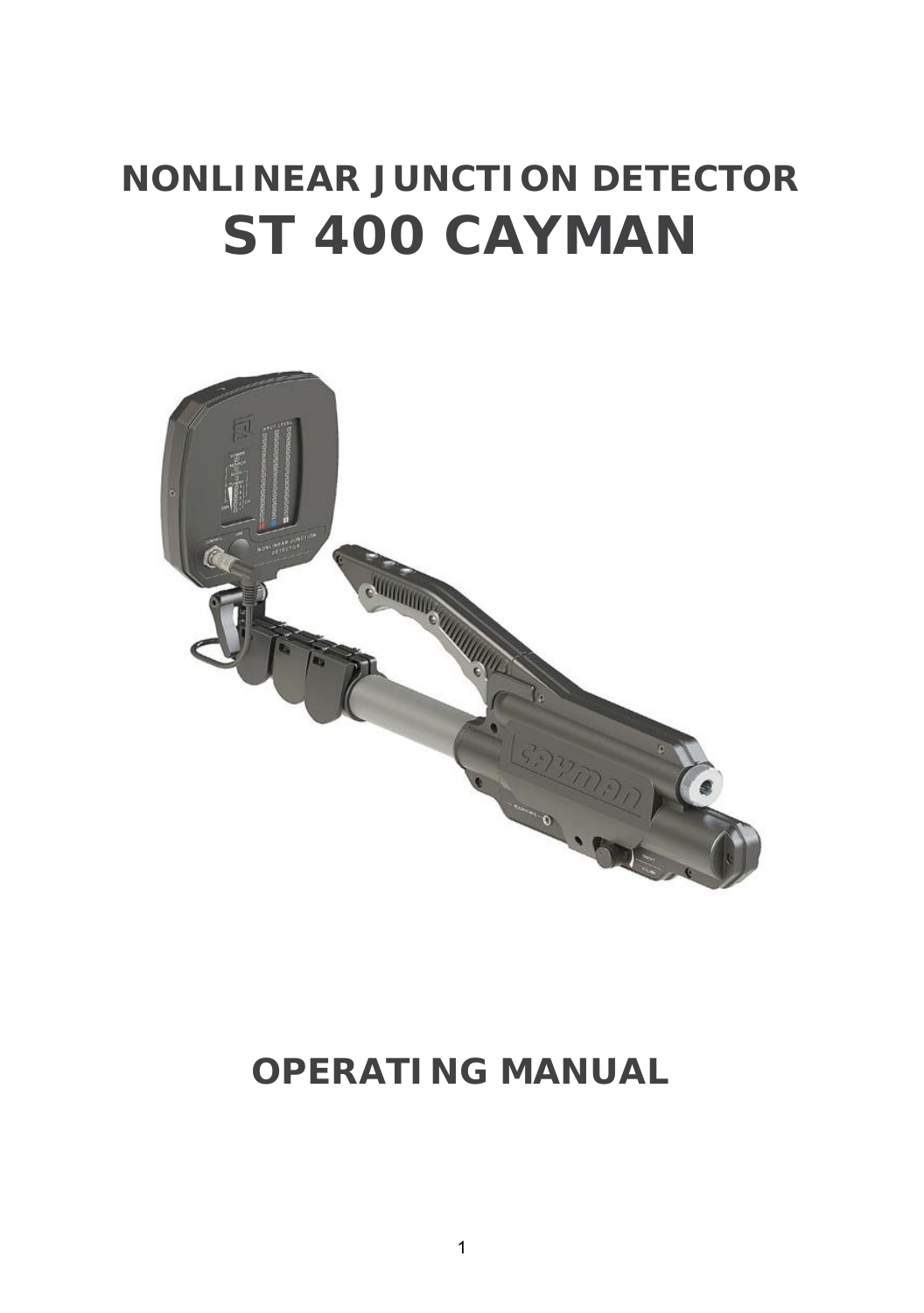# **CONTENTS**

|                                          | pg.            |
|------------------------------------------|----------------|
| 1. Description                           | $\mathcal{R}$  |
| 1.1. Purpose                             | 3              |
| 1.2. Delivery package                    | $\overline{4}$ |
| 1.3. Main Technical Specifications       | $\overline{4}$ |
| 1.4. Principles of Operation             | $\overline{4}$ |
| 1.5. Operation Modes                     | 5              |
| 1.6. Structure                           | 5              |
| 1.6.1. Antenna Module                    | 6              |
| 1.6.2. Main Unit                         | 7              |
| 1.6.3. Telescopic Arm                    | 8              |
| 1.6.4. Controls                          | 8              |
| 2. Use                                   | 9              |
| 2.1. Preparation                         | 9              |
| 2.2. Adaptive Mode                       | 10             |
| 2.3. Operational check with test dummies | 10             |
| 2.4. SEARCH Mode                         | 10             |
| 2.5. Listening (Audio Mode)              | 12             |
| 2.6. Program Updates                     | 14             |
| 3. Electric Power Supply                 | 15             |
| 4. Operating Restrictions                | 15             |
| 5. Storage and Transportation            | 16             |
| 6. Warranty                              | 16             |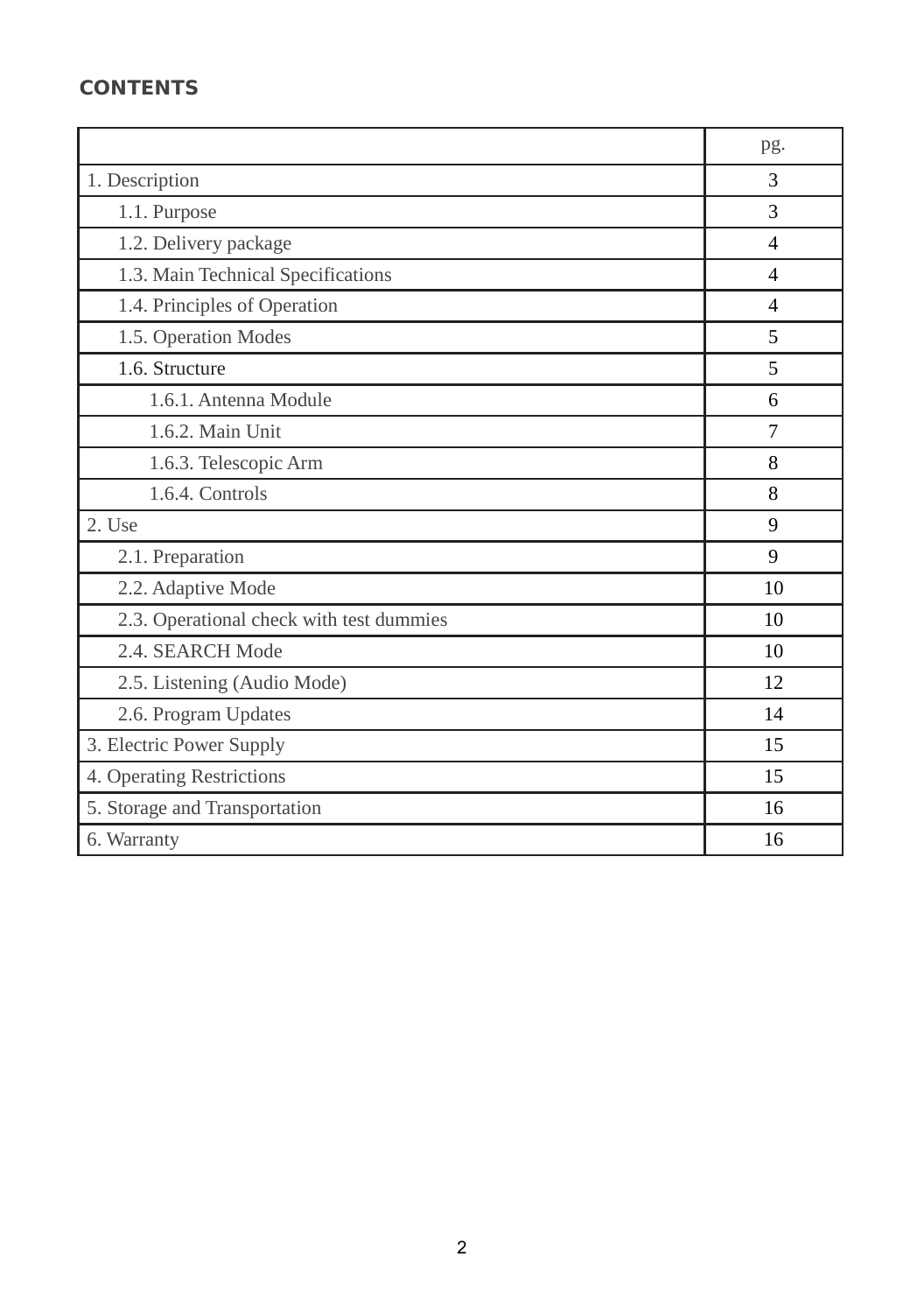This operating manual contains important technical information and guidance on proper use of the product. Please read the manual before using ST 400 Cayman.

# **1. Description**

# *1.1. Purpose*

ST 400 Cayman is intended to detect and locate

- eavesdropping electronics
- mobile phones and SIM cards
- any other devices utilising semiconductor technology

ST 400 Cayman allows detecting electronic devices, whether active or not, as well as finding their exact location. It also enables one to distinguish between return signals from real semiconductors and other kinds of responses, such as those given by corrosion or metal-oxidemetal structures.

# *1.2. Delivery package*

ST 400 Cayman comes in a shockproof case that contains the following.

| <b>Item</b>                                 | Quantity | No. in Fig. $1$   |
|---------------------------------------------|----------|-------------------|
| ST 400 'Cayman' NLJD                        |          |                   |
| Accumulator Battery (type 18650)            |          |                   |
| <b>Charger Power Adapter</b>                |          |                   |
| Electric Charger                            |          | $5*$              |
| Headphones                                  |          | $6*$              |
| Semiconductor Imitating Dummy (marked red)  |          |                   |
| MOM-Structure Imitating Dummy (marked blue) |          |                   |
| <b>Operating Manual</b>                     |          | not shown in fig. |
| Case                                        |          | not shown in fig. |

\*The electric charger and headphones are lodged at the bottom, underneath the device.



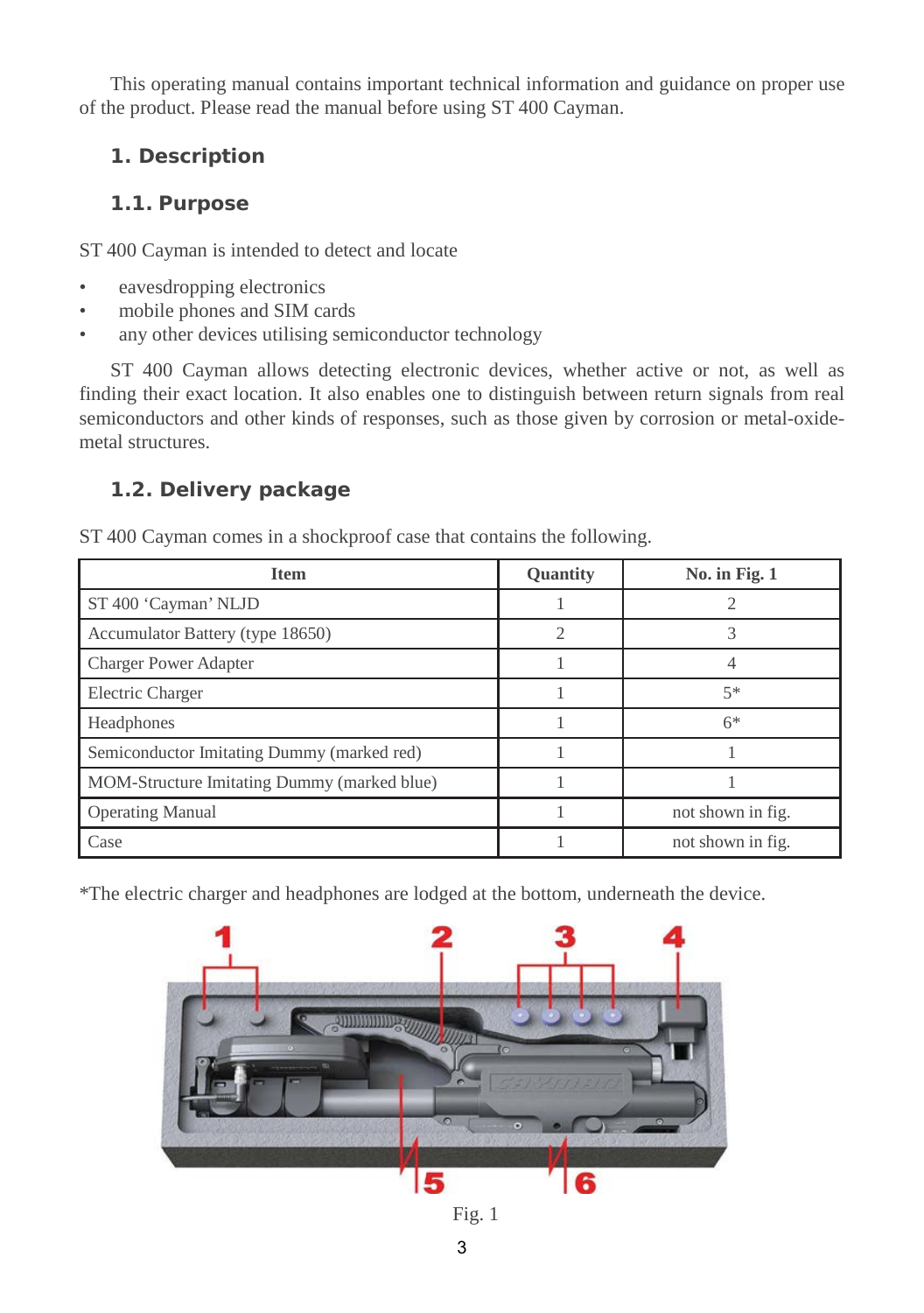| Range of radiated frequencies               | $2-3$ GHz                                              |
|---------------------------------------------|--------------------------------------------------------|
| Max. peak radiated power                    | < 2W                                                   |
| Antenna polarisation                        | elliptic                                               |
| Operation modes                             | <b>SEARCH</b>                                          |
|                                             | <b>AUDIO</b>                                           |
|                                             | <b>ADAPT</b>                                           |
| Sensitivity range in manual mode            | 40dB (5 values with 8dB increment)                     |
| Response indication                         |                                                        |
| $-$ visual                                  | three 16-segment LED gauge bars                        |
| - aural                                     | internal speaker or headphones                         |
| Power supply                                | two 3.7V rechargeable Li-ion batteries<br>(type 18650) |
| Time of operation on one battery charge     | 3-4 hours, depending on the operation mode             |
| Battery charging time                       | $<$ 3 hours                                            |
| Operating conditions                        |                                                        |
| - working temperature range                 | $+5. +40^{\circ}$ C                                    |
| - relative air humidity                     | up to 85 percent (at $25^{\circ}$ C)                   |
| Weight (with batteries)                     | $1,75$ kg                                              |
| Dimensions (length×width×height)            |                                                        |
| - when folded                               | 510x145x130mm                                          |
| - with telescopic arm pulled out completely | 1500x250x130mm                                         |
| Weight of full set in case                  | 5,8kg                                                  |

### *1.3. Main Technical Specifications*

# *1.4. Principles of Operation*

ST 400 Cayman is a nonlinear junction detector, or NLJD. Instruments of this type employ active detection, i.e. they emit probing signals and analyze the return. Their primary search targets are electronic devices, and those typically consist of circuit plates with conductive elements and various semiconductor parts connected to them, such as diodes, transistors, and microchips. The probing electromagnetic radiation induces variable electromotive forces in these loops, and electronic components with a non-linear current-voltage curve transform the initial signal into its higher frequency harmonics, which come back to the NLJD's receiver.

Higher harmonics can also be re-radiated by corroded metal or the so-called MOM-diodes, metal-oxide-metal structures brought about by contacting metal surfaces. However, these formations return somewhat different spectra than semiconductors.

With ST 400 Cayman one can distinguish with high probability between responses given by real semiconductors, and those 'faked' by MOM-structures or corrosion. Another important advantage is a confident detection of search targets behind partially shielding obstacles, which is achieved by simultaneously radiating several frequencies within the 2-3GHz band and analyzing the composite picture of the reflection spectrum.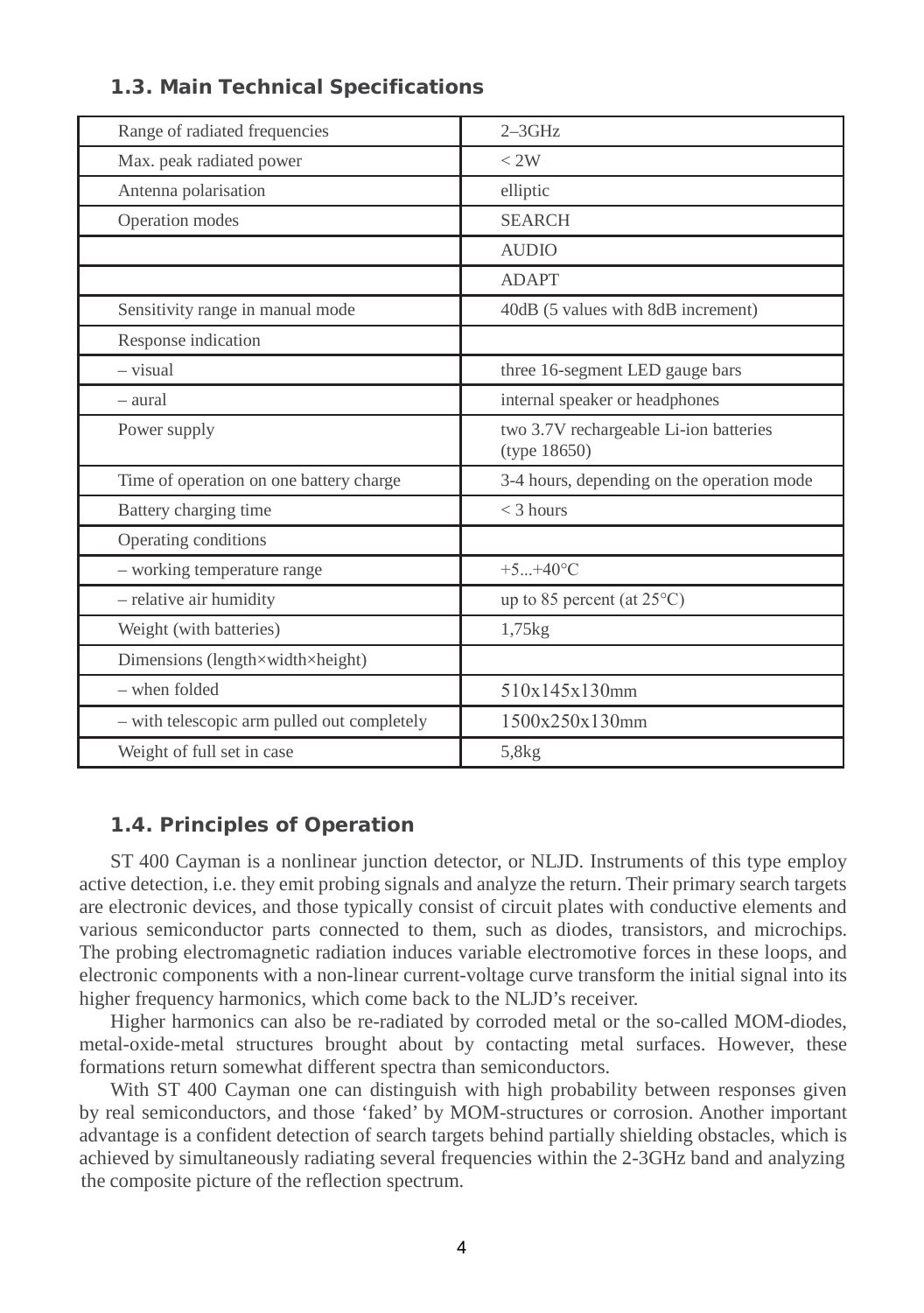# *1.5. Operation Modes*

The NLJD ST 400 Cayman has the following modes of operation:

Primary operation mode: SEARCH

Secondary operation mode: AUDIO

Service mode: ADAPT

The main operation mode named SEARCH is meant for detecting nonlinear targets and identifying them, based on the response levels as indicated by 16-segment bars.

The auxiliary operation mode named AUDIO allows demodulating the response and listening to it through the built-in speaker or headphones. Use this mode upon detecting a response in the SEARCH mode.

The ADAPT service mode is used to optimise the parameters in a given electromagnetic environment and thus maximise the effectiveness of search. Engaging this mode is necessary every time the device is switched on. It is advisable to pause during searches from time to time, to repeat this procedure. During adaptation, the antenna must be pointed away from electronics and large metal objects.

# *1.6. Structure*

Structurally, the ST 400 Cayman NLJD consists of the main unit and antenna module, that are connected with a telescopic arm. The main constituents are shown in Fig. 2.



The numbers in Fig. 2 stand for:

- 1 antenna module
- $2 \text{main unit}$
- 3 battery compartment
- 4 battery compartment cap
- 5 handle
- 6 antenna module bracket
- 7 lever handle of the clamp
- 8 power-and-control cable with plug
- 9 cam clamps of the telescopic arm
- 10 telescopic arm
- 11 headphone socket
- 12 power and volume knob
- $13$  ID plate
- 14 inbuilt speaker
- 15 controls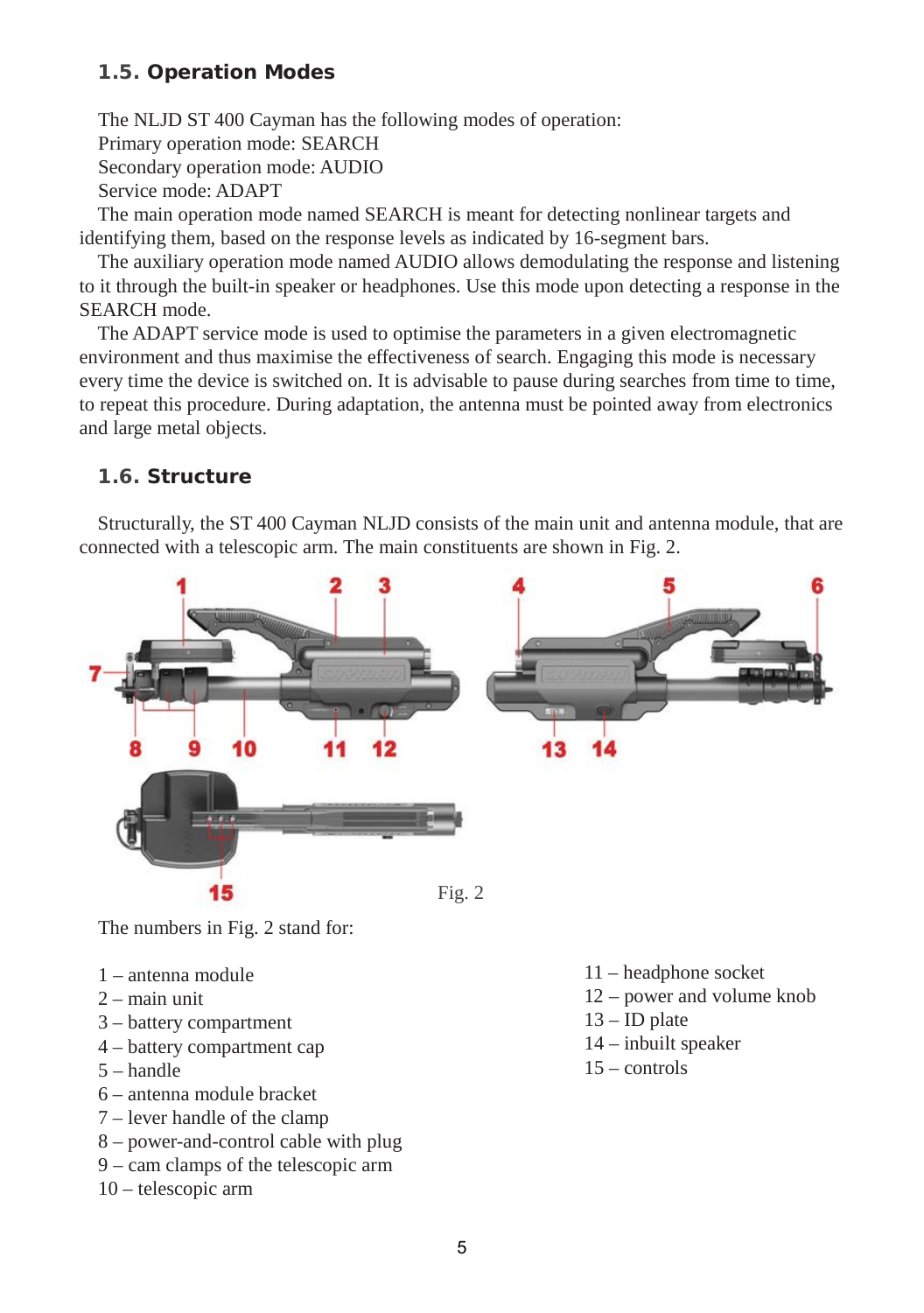#### *1.6.1. Antenna module*

The antenna module comprises a receivertransmitter unit, a control-display unit, and an aerial, all of which are assembled on a single platform and incorporated in a single body. The antenna is mounted at the end of a telescopic arm by way of a hinge joint that allows adjusting the incline within the vertical plane along the rod's axis, as shown in Fig. 3. To change the incline, unlock the clamp by turning its handle counter-clockwise, as shown in Fig. 3, then adjust and lock by turning the clamp handle in the clockwise direction.



*Do not try to change the antenna incline with the clamp locked: you may break the hinge joint!*



Fig. 4

On the antenna surface facing the operator, there are an indicator panel, a socket for the power-and-control cable, and a USB port for computer connection (Fig. 4).

The numbers in Fig. 4 stand for the following: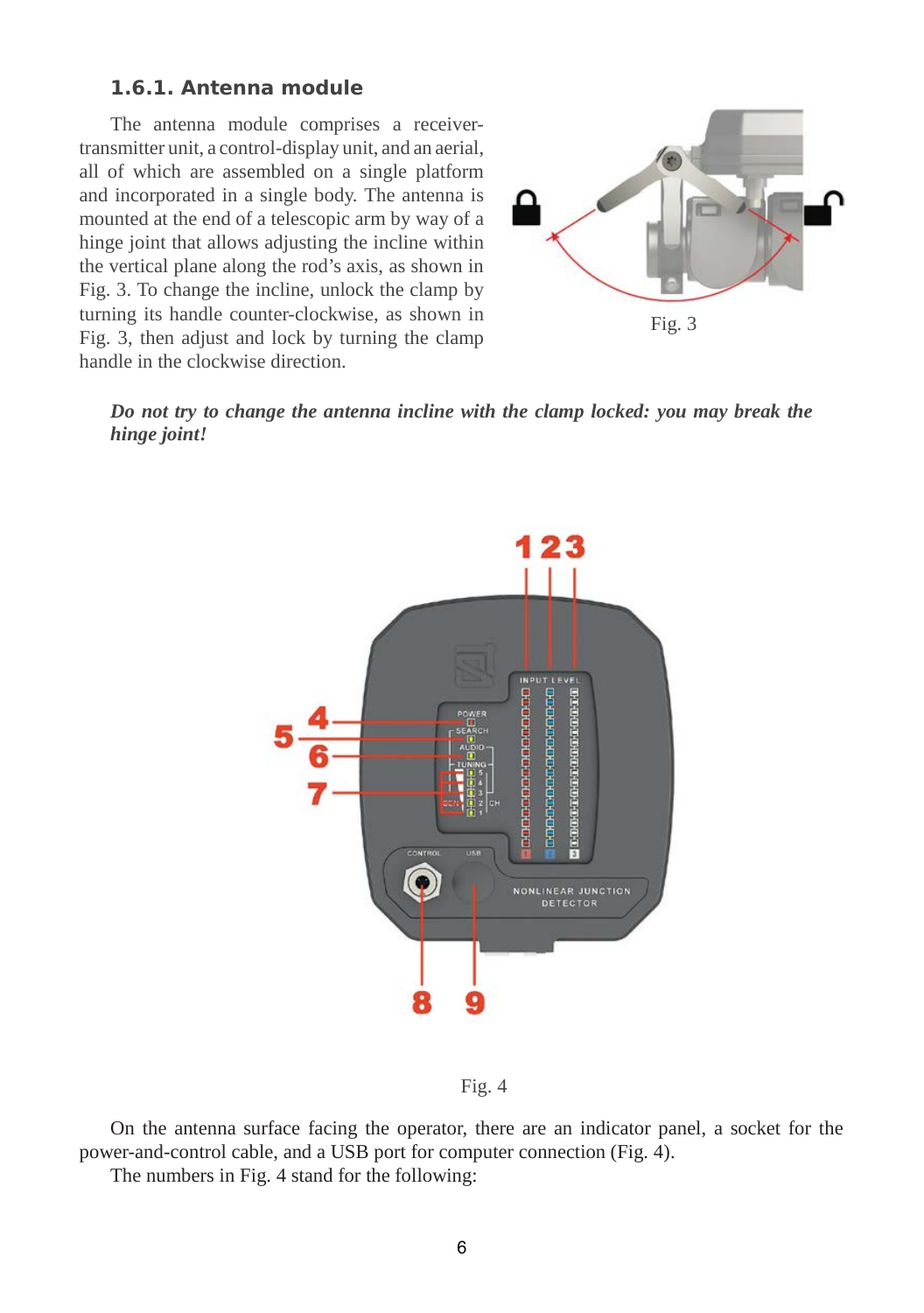| $#$ in Fig. 4  | description                                        | colour | subscript on<br>indicator panel |
|----------------|----------------------------------------------------|--------|---------------------------------|
|                | 16-segment gauge of threat-type response<br>levels | red    |                                 |
|                | 16-segment gauge of MOM-type response<br>levels    | blue   | 2                               |
| 3              | 16-segment gauge of reflection levels              | white  | 3                               |
| $\overline{4}$ | power-on led indicator                             | red    | <b>POWER</b>                    |
| 5              | <b>SEARCH</b> mode indicator                       | yellow | <b>SEARCH</b>                   |
| 6              | AUDIO mode indicator                               | yellow | <b>AUDIO</b>                    |
| $\overline{7}$ | $5$ – segment tuning indicator*                    | yellow | <b>TUNING</b>                   |
| 8              | socket for control/power cable                     |        | <b>CONTROL</b>                  |
| 9              | USB-port                                           |        | <b>USB</b>                      |

\* the TUNING segment bar has two functions:

– in the SEARCH mode, it shows the selected sensitivity of the receiver (SEN)

– in the AUDIO mode, it shows the selected frequency combination (CH 1..5)

The boresight directions of the receiving and transmitting antennas are shown in Fig. 5.



 $\cdot$   $\cdot$   $\circ$   $\cdot$   $\cdot$ 

#### *1.6.2. Main Unit*

The main unit of ST 400 Cayman is housed in a durable plastic body (2, Fig. 2) fitted on top with a handle (5, Fig. 2) with three control buttons (15, Fig. 2). It has a battery compartment (3, Fig. 2) for two type 18650 accumulator batteries, closed with a metal cap (4, Fig. 2). On the left side of the main unit are a headphone socket (11, Fig. 2) and a power-and-volume knob (12, Fig.2), and on the right side there is a shield bearing the name of the device, its serial number, and the name of its manufacturer company (13, Fig. 2). Also on the right, a speaker grid can be found (14, Fig. 2).

The main unit's body hosts electronics controlling the device. For durability's sake, all the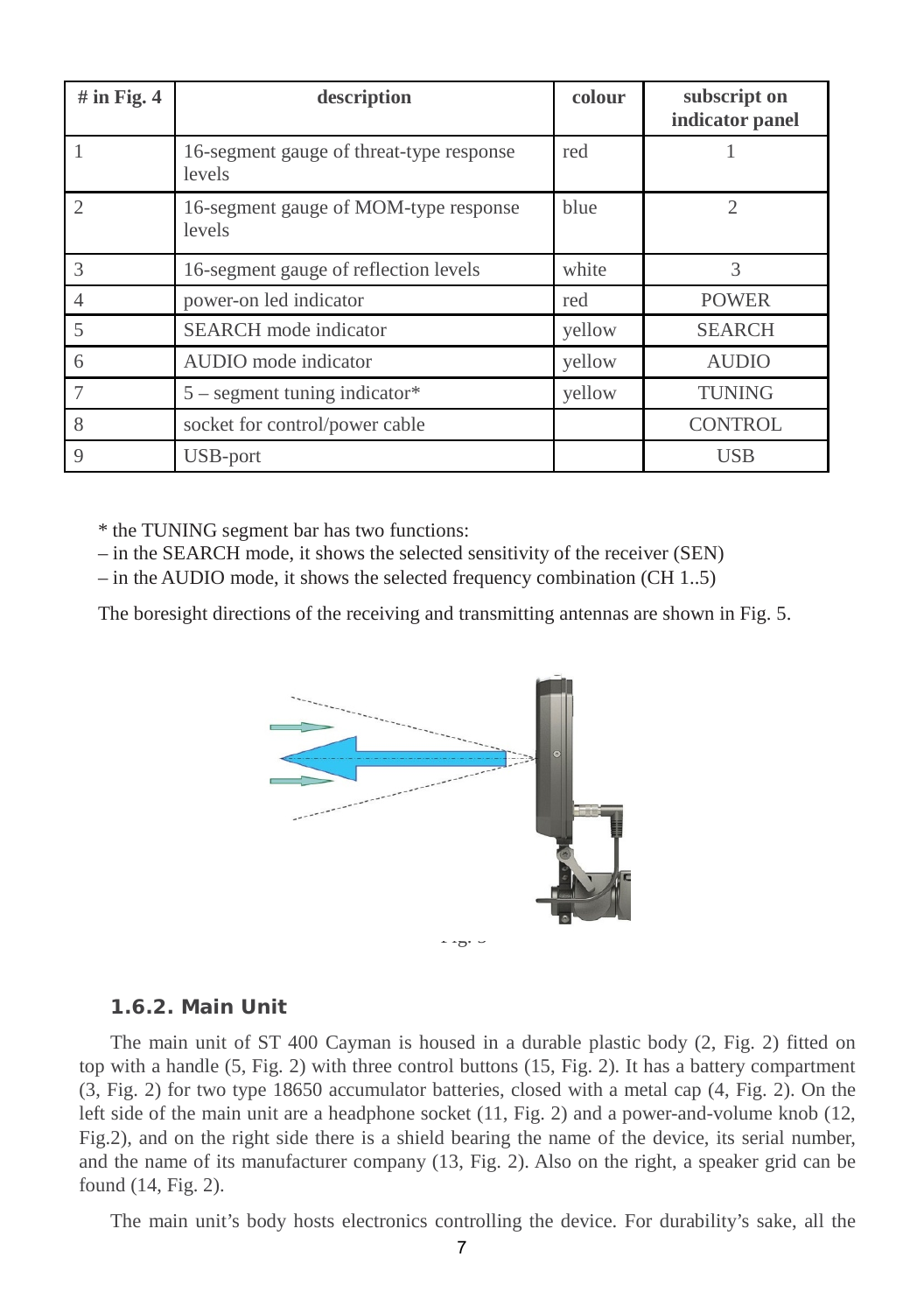components of the main unit are assembled on a single bearing structure made of metal, while the plastic body only serves protective and aesthetic purposes.

## *1.6.3. Telescopic Arm*

The four-section telescopic arm is used to bring the antenna up close to remote objects under inspection. Its length can be adjusted with the aid of cam clamps (9, Fig. 2).

Its base section is anchored inside the main unit. The fore section of the rod is fitted with a bracket mount for the antenna module (6, Fig. 2). A lever handle (7, Fig. 2) is used to fix the antenna in a desired position.

A twisted cable goes through the arm, connecting the antenna with the power and control units housed in the main body. Fig. 6 shows the device with the arm retracted, and fully extended.



Fig. 6

# *1.6.4. Controls*

Three control buttons are at the front of the handle (Fig. 7).

The mode-setting button  $(2, Fig. 7)$  is marked with an A short press of this button alternates between SEARCH and AUDIO; holding it down for a few seconds will set the device to the ADAPT mode.

The other two buttons marked  $\triangle$  and  $\nabla$ (1 and 3, Fig. 7) are for tuning the device. Depending on the mode, they allow:

in the SEARCH mode, increasing and decreasing the receiver sensitivity, respectively.

in the AUDIO mode, setting the desired frequency combination Fig. 7

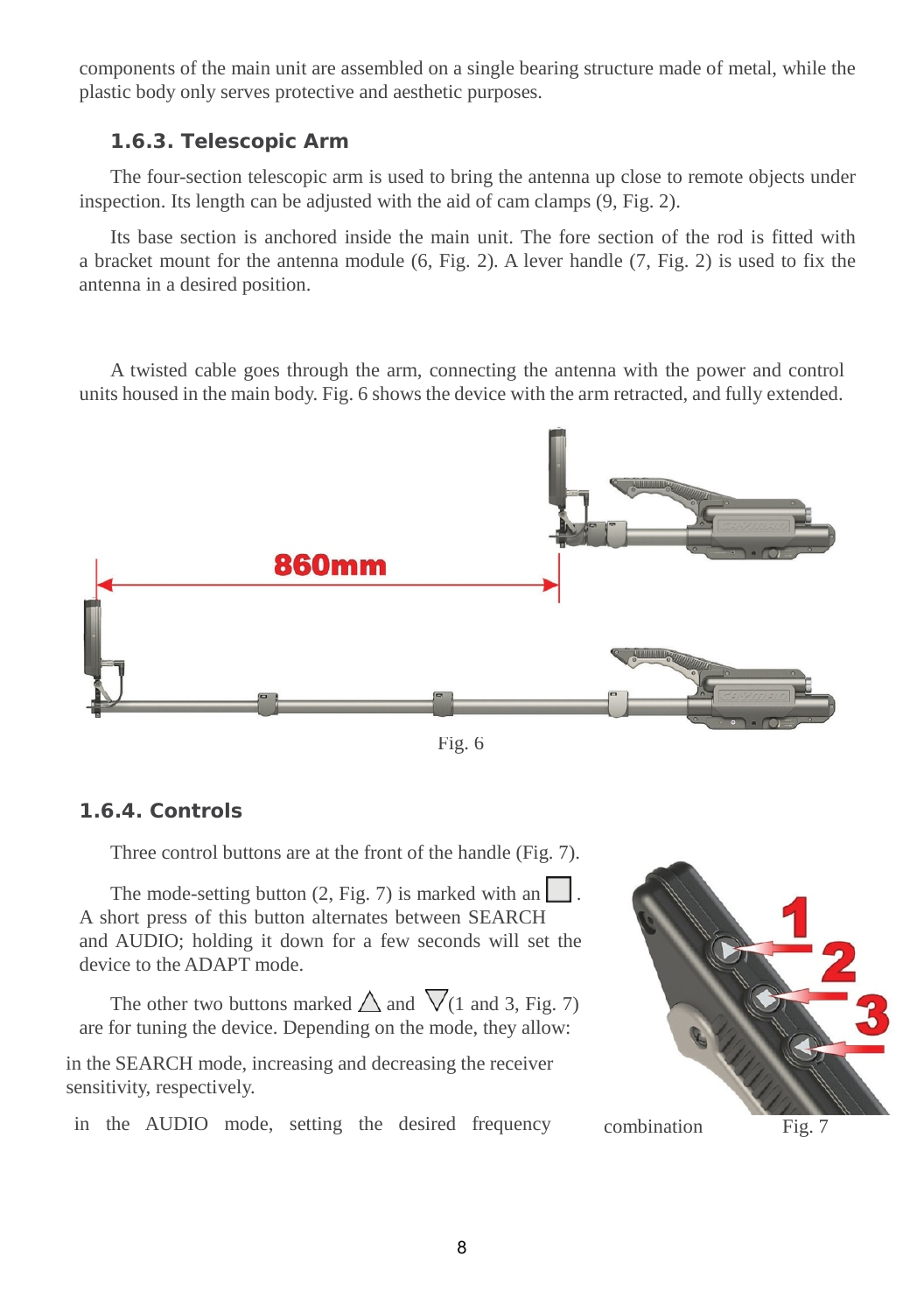# **2. USE**

# *2.1. Preparation*

Take the device and rechargeable batteries out of the case. Examine the main unit, antenna, cable and socket for mechanical damage. Examine the batteries for mechanical damage and electrode corrosion. Do not use the device if any such defects are found!

To replace the batteries, do the following:

- unscrew the battery compartment cap;
- insert two accumulator batteries as shown in Fig. 8, making sure you observe the polarity;
- screw the cap back in place.



Make sure the power switch (12, Fig. 2) is in the leftmost position (off). Connect the power-andcontrol cable plug (8, Fig. 2) to the socket on antenna module (8, Fig. 4). Switch on the device by turning the knob clockwise; the device status will be displayed on the antenna module as shown in Table 1 below.

| えいひょし エ                     |        |                  |                                                                                                                                                          |
|-----------------------------|--------|------------------|----------------------------------------------------------------------------------------------------------------------------------------------------------|
| legend                      | colour | light indication | interpretation                                                                                                                                           |
| <b>POWER</b>                | red    | continuous       | The antenna module is powered.<br>properly.                                                                                                              |
|                             |        | blinking         | The battery is discharged and needs<br>to be replaced.                                                                                                   |
| <b>TUNING</b><br><b>SEN</b> | yellow | continuous       | This displays receiver gain. At<br>startup the gain is automatically set<br>to maximum, which is signalled by<br>all the 5 indicator segments being lit. |
| <b>SEARCH</b>               | yellow | continuous       | This displays the operating mode.<br>The SEARCH mode is selected<br>automatically at startup.                                                            |

*Table 1*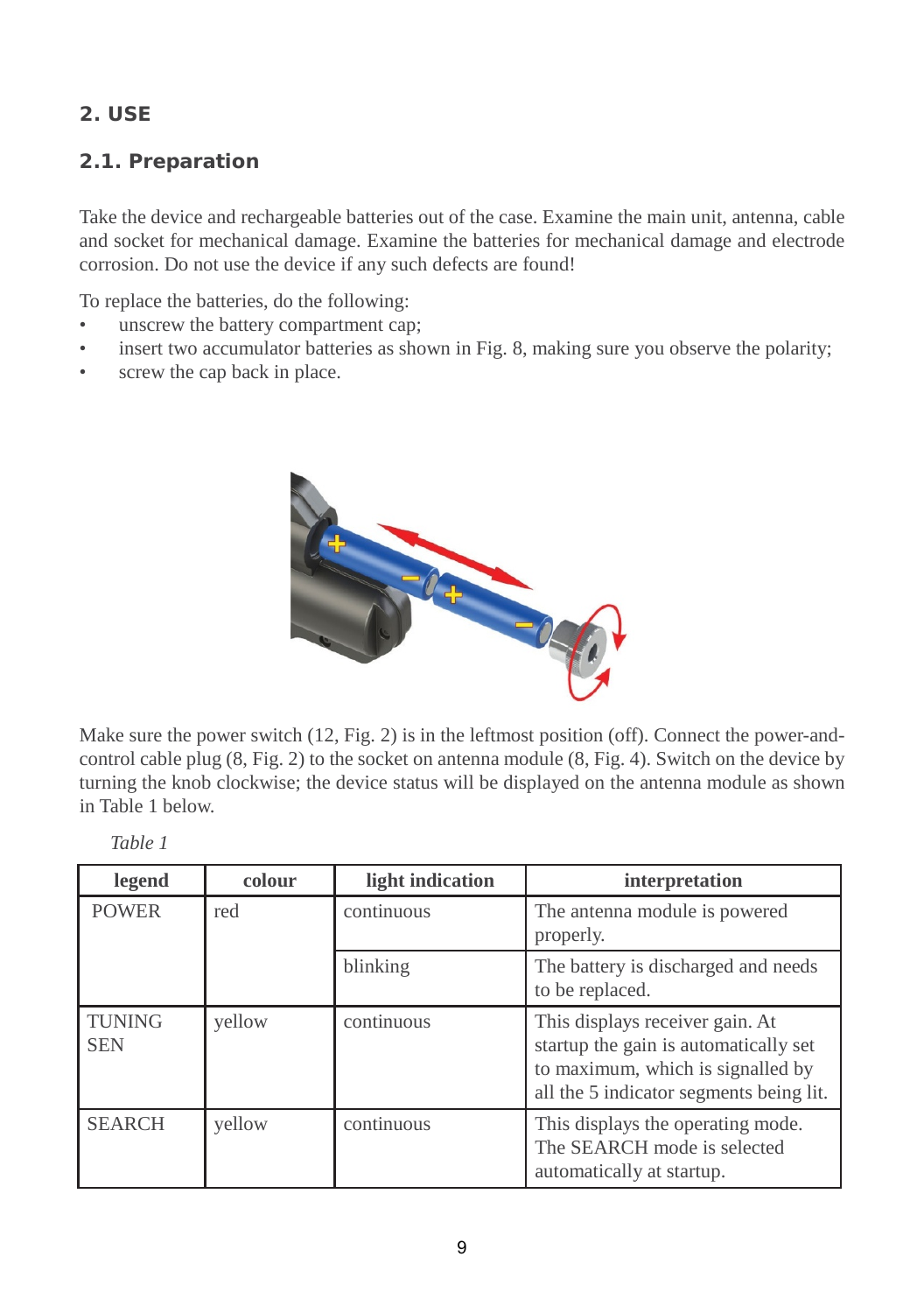Upon activation of the device one or more LEDs of the signal level gauge bars  $(1-3, Fig. 4)$ may light and go out spontaneously. This would mean that the device should need to be adjusted to the electromagnetic environment using the adaptive mode.

#### *2.2. Adaptive mode*

To activate this mode, press and hold for 3-4 sec the MODE button (2, Fig. 7) on the main unit control panel. The antenna must be directed away from large metal objects and anything that is presumed to contain nonlinear elements (it is often best to point the antenna at either the floor or ceiling).

The adaptation takes 10–15 seconds, with all the indicators but TUNING lit in the meantime on the antenna module. The TUNING indicator will be showing a consecutive lighting of segments. Meanwhile, the user can check if any of the indicator LEDs are dead.

Upon adaptation the device status will be displayed in accordance with Table 1.

#### *2.3. Operational check with test dummies*

Once ST 400 Cayman has been adapted to the environment, its functioning should be checked with the aid of test dummies that imitate nonlinear materials  $(1, Fig. 1)$ .

For that purpose select an area free of responses from nonlinear elements or reflecting surfaces, and place there the dummy that is marked red.

Press button  $\sqrt{(3, Fig. 7)}$  repeatedly to set the receiver gain at 3 lit segments of the TUNING indicator, which corresponds to medium sensitivity.

Point the antenna at the test dummy and find the distance at which all the 16 segments of the INPUT LEVEL Gauge bar 1 light up. For a device that is in proper working order and has selftuned properly, this distance should be no less than 0.8 m.

Repeat the procedure using the dummy with the blue marking. In doing so, find the distance at which all the segments of the INPUT LEVEL gauge bar 2 will be lit. For a properly working device that has been adjusted to the environment, this distance should be no less than 0.3m.

If either distance is found to be smaller than the respective value above, it is advisable to engage the self-tuning routine anew (see 2.2) and repeat the checks as described above.

If both distances exceed the required minimums, the device is functional and operation-ready.

#### *2.4. SEARCH Mode*

Once ST 400 Cayman has been prepared and proven functional as described above in 2.1 – 2.3, it can be put to use. When activated, the device starts up in SEARCH mode, and the receiver gain is by default set to maximum, which is displayed by 5 lit segments of the TUNING indicator.

The SEARCH mode is the primary operation mode for ST 400. The operator can change the receiver gain at his discretion, thus increasing or decreasing the detection range.

The gain can be varied discretely with an 8dB increment, over 5 values in a 40dB range; each increment corresponds to one LED segment of the TUNING indicator. Thus, if all five are lit, the gain is equal to 40dB, providing maximum detection range. If all are dimmed, the gain is 0dB, with minimum detection range. The gain can be brought a step up or down by a single pressing of the TUNING buttons  $\bigvee$  or  $\bigtriangleup$  (1 and 3, Fig. 7).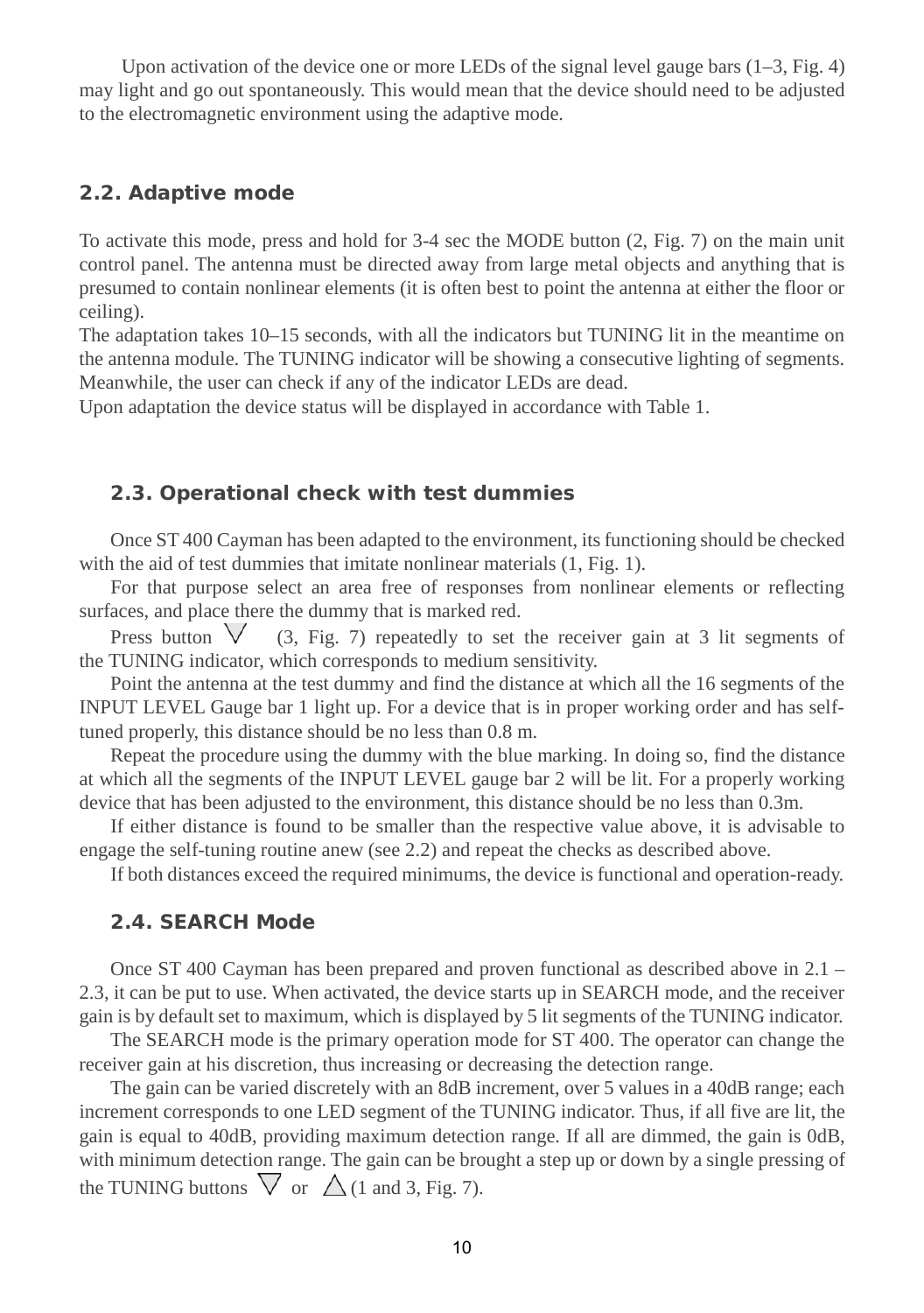Levels of return signals from a target area are shown in the three INPUT LEVEL multisegment LED gauge bars (Fig. 4: 4–6).

INPUT LEVEL led gauge bar 1 (16 red LEDs) displays the levels of return signals from semiconductor material. The indication is accompanied with an alternating sound alarm.

INPUT LEVEL led gauge bar 2 (16 blue LEDs) displays the levels of return signals from MOM (metal/oxide/metal) structures.

INPUT LEVEL led gauge bar 3 (16 white LEDs) displays the levels of return signals from reflecting surfaces (most likely, metal).

The greater the response of a certain type, the more LEDs will light up in the corresponding INPUT LEVEL gauge bar.

# *Recommendations*

With an NLJD one typically probes

- enclosing structures (walls, ceilings, floors)
- different parts of the interior
- various objects that are not supposed to contain semiconductor material

Items known to contain semiconductor components (electronic instruments, office and home equipment, communication devices, etc.) are checked by other means.

When running checks on enclosing structures, it is important to set a suitable receiver gain. If excessive, it may well cause detection of objects behind the walls, which may be a problem when there is no access into the adjoining spaces. On the other hand, if the gain is too small, targets of interest with a weak response may remain undiscovered in the structure under scrutiny.

While scanning walls and other large vertical structures, it is recommendable to move the antenna from top to bottom in a serpentine fashion, as is shown in Fig. 9.



Fig. 9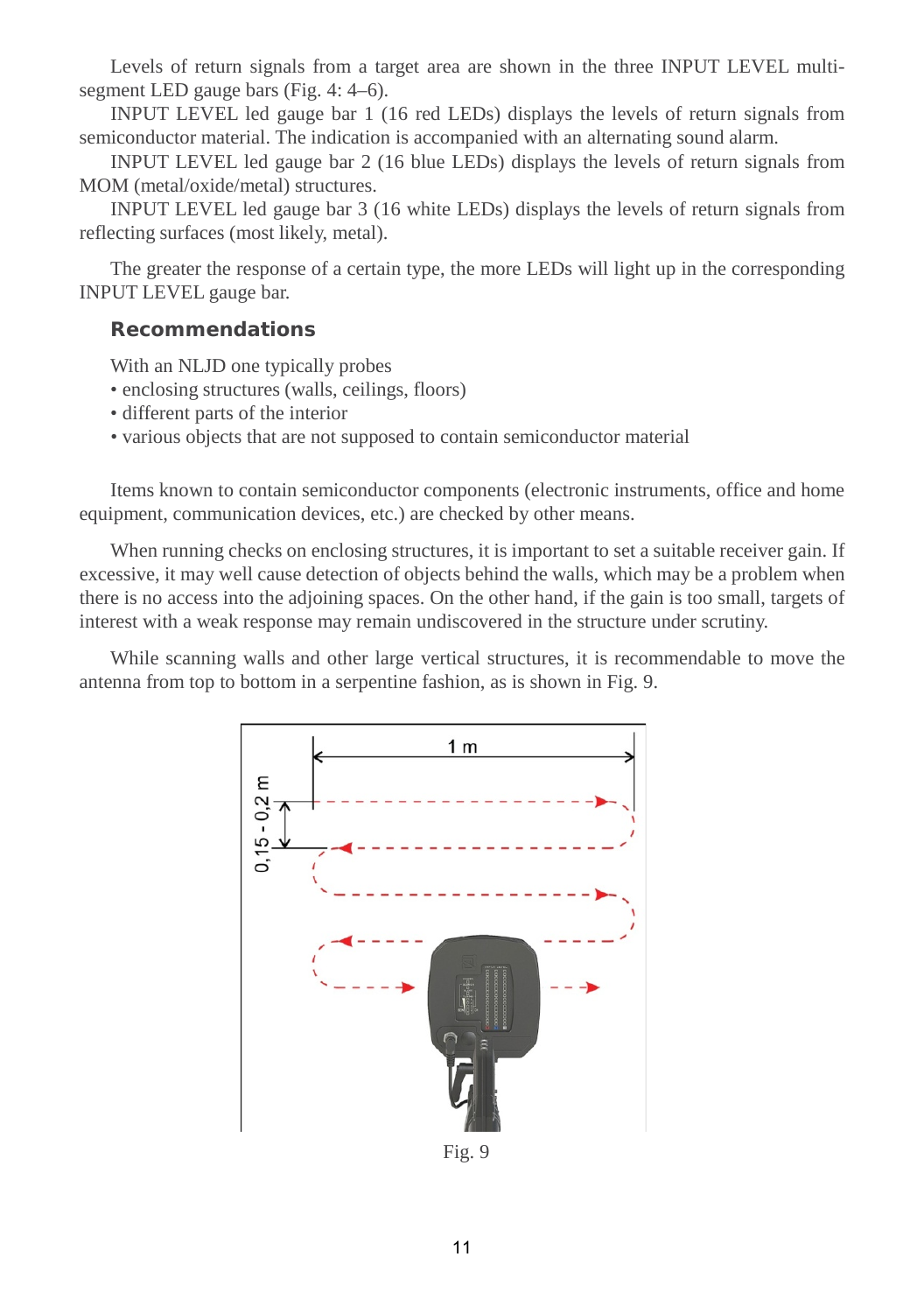The antenna head should be held at a distance of 5-15 cm from the surface.

If a potent response is registered (all LEDs in an multi-segment LED gauge bar light up), the gain should be decreased in order to establish the exact location of the responding target.

The primary task for an NLJD is the discovery of eavesdropping devices, whose giveaways are the signals returned by semiconductor-containing electronic components and by MOMstructures on casings, at junctures, etc. Therefore, particular attention should be paid to scanned areas where responses have been observed on the red led gauge bar alone, and on both red and blue multi-segment LED gauge bars. The nature of each such response should be determined and its source identified.

A strong, off-scale response on one ofthe multi-segment LED gauge bars may be accompanied by a much weaker one on another. As a rule, the former is a true response and the latter a false one; it is advisable to decrease the gain or move away from the target until there is no off-scaling.

Small-sized objects should be checked at locations where no response is observed on any of the three INPUT LEVEL led gauge bars, preferably away from large metal structures, pillars, cabinets, safes, etc.

#### *2.5. Listening (AUDIO mode)*

The AUDIO mode is primarily intended for analysing target responses by listening to the demodulated signal output. This should give the operator ample information to identify the response type.

To switch from SEARCH to AUDIO, press  $\Box$ . The SEARCH led (5, Fig. 4) on the antenna head will then go off, and AUDIO led will light up (6, Fig. 4).

When the AUDIO mode is on, the device status will be displayed on the antenna module as described in Table 2 below.

| legend                             | colour | light indication               | meaning                                                                                                                                                               |
|------------------------------------|--------|--------------------------------|-----------------------------------------------------------------------------------------------------------------------------------------------------------------------|
| <b>POWER</b>                       | red    | continuous                     | The antenna module is powered properly.                                                                                                                               |
|                                    |        | blinking                       | The battery is discharged and needs to be.<br>replaced.                                                                                                               |
| <b>TUNING</b>                      | yellow | continuous*                    | The 5-segment bar displays the selected<br>probing frequency combination.                                                                                             |
| <b>AUDIO</b>                       | yellow | continuous                     | AUDIO mode on.                                                                                                                                                        |
| <b>INPUT</b><br>LEVEL <sub>3</sub> | white  | varying numbers of<br>lit LEDs | The 16-segment bar displays the levels<br>of returned signals. Note: in the AUDIO<br>mode this gauge bar shows a sum total of<br>responses, regardless of their type. |

*Table 2*

\*Upon switching to AUDIO, none of the TUNING bar segments are lit, which corresponds to #0 frequency combination.

The ST 400 Cayman NLJD makes it possible to listen to demodulated signals while probing with six different frequency combinations. Each combination, indicated by LEDs on the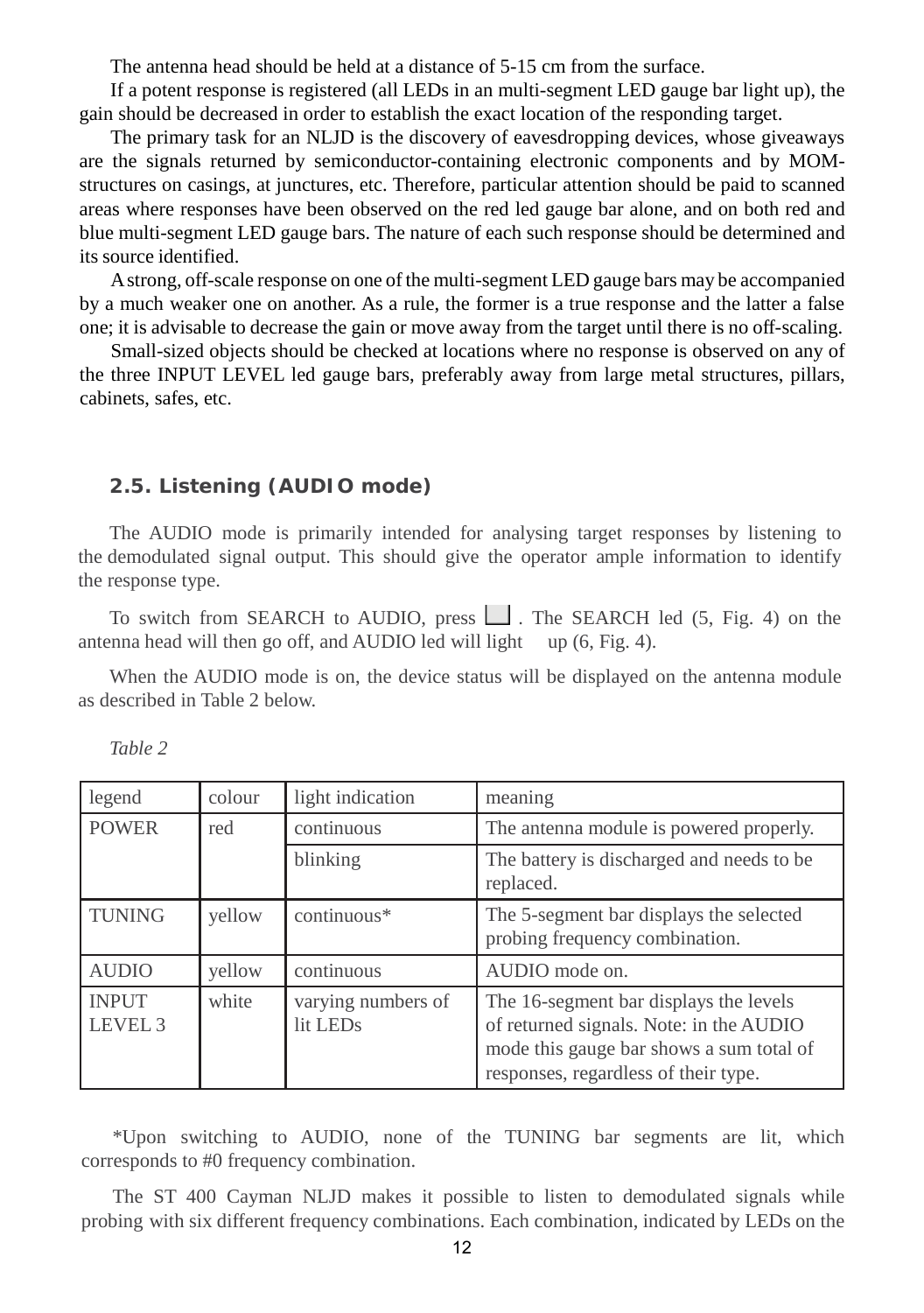TUNING bar, is suited to deal with a particular category of nonlinear objects. Upon activation of the AUDIO mode, frequency combination #0 is set by default; it is meant for probing semiconductor content and, as a rule, gives good results in identifying active radiotransmitting and sound-recording devices.

Frequency combination #1 is used to analyse return signals from MOM (metal/oxide/metal) structures.

The remaining four combinations are auxiliary. Their use is advised when responses have been observed in the SEARCH mode on the red INPUT LEVEL bar, yet probing with combination #0 has rendered no definitive findings.

Table 3 shows correspondence between frequency combinations and responses observed in the SEARCH mode.

| ٩ |  |
|---|--|
|---|--|

| indication on TUNING bar   |              |                |                |   |   |  |
|----------------------------|--------------|----------------|----------------|---|---|--|
|                            |              |                |                |   |   |  |
| freq. combination #        | $\mathbf{0}$ |                | $\overline{2}$ | 3 | 4 |  |
| gauge bar # in SEARCH mode | 1            | $\overline{2}$ | T              |   |   |  |

Use buttons  $\nabla$  and  $\Delta$  to change probing frequency combinations (1 and 3, Fig.7).

Table 4 shows typical results of analysing targets with nonlinear properties.

*Table 4*

| <b>Type of probed</b><br>target                                  | <b>Optimum</b> frequency<br>combination | Sounds when<br>subjected to<br>mechanical impact<br>or test sound | Sounds in the<br>absence of<br>mechanical impact<br>or test sound |
|------------------------------------------------------------------|-----------------------------------------|-------------------------------------------------------------------|-------------------------------------------------------------------|
| MOM-structure                                                    |                                         | crackling, creaking                                               | none                                                              |
| active electronic<br>devices (unencoded<br>transmission channel) | $0(2-5)$                                | audible response to<br>tapping or test sound                      | sounds of the<br>environment                                      |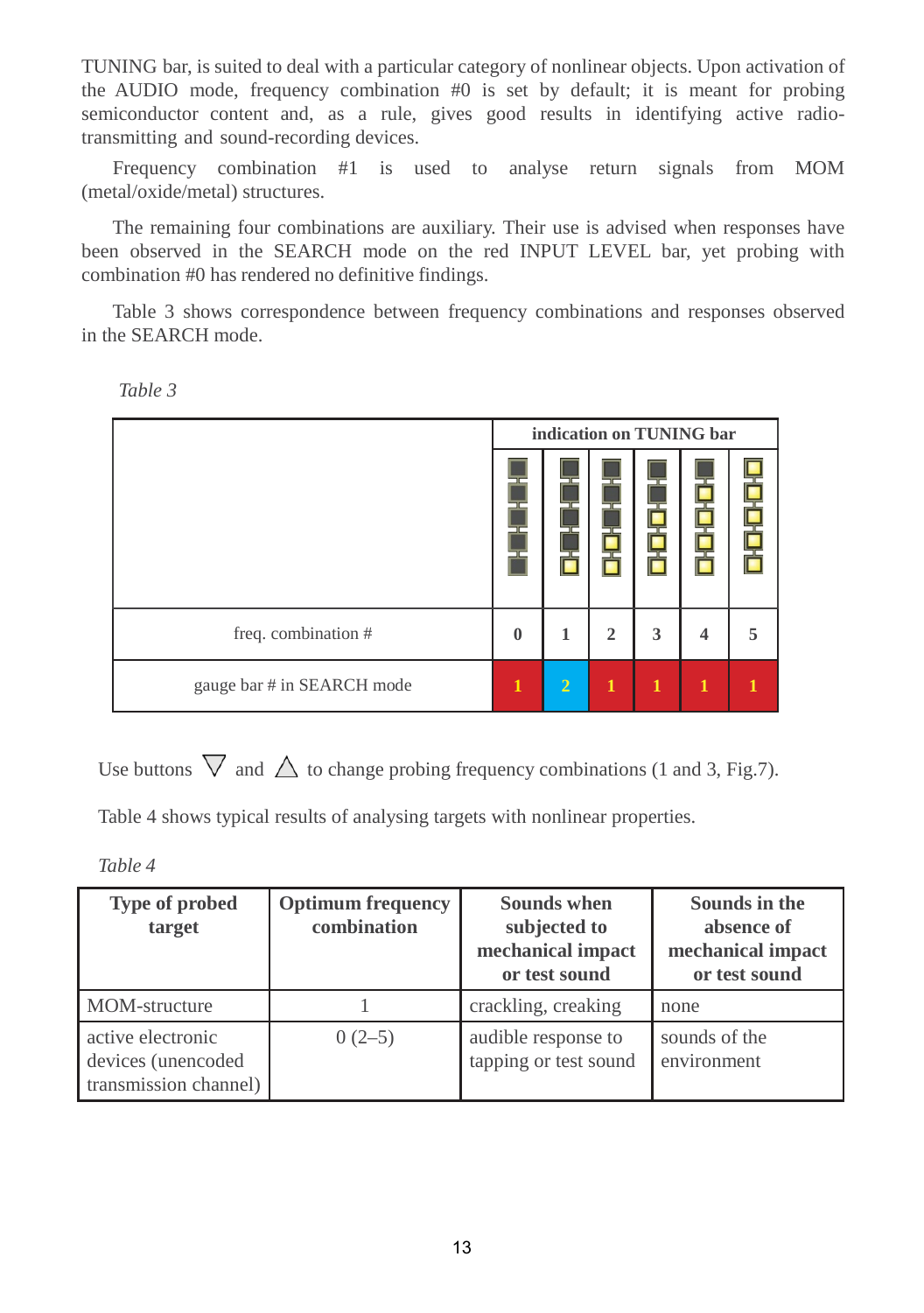| active electronic<br>devices (encoded<br>transmission channel) | $0(2-5)$ | peculiar signals<br>caused by the<br>operation of<br>the device and<br>independent of<br>sounds in the<br>environment | peculiar signals<br>caused by the<br>operation of<br>the device and<br>independent of<br>sounds in the<br>environment |
|----------------------------------------------------------------|----------|-----------------------------------------------------------------------------------------------------------------------|-----------------------------------------------------------------------------------------------------------------------|
| inactive electronic<br>devices                                 | $0(2-5)$ | none                                                                                                                  | none                                                                                                                  |
| active electro-<br>mechanic or<br>mechanic appliances          | $0-5$    | crackling, creaking                                                                                                   | peculiar signals<br>caused by the<br>operation of<br>the device and<br>independent of<br>sounds in the<br>environment |

When listening to demodulated signals, it is recommended to use headphones. Sound volume is adjustable with a variable resistor (12, Fig. 2).

# *Recommendations*

Any response observed on the red bar (or on both red and blue bar simultaneously) should be analysed in the audio mode with the use of a test sound source. If a response has been observed on the blue bar, it is advisable to perform audio analysis with the frequency combination #1, subjecting the target area to mechanical impact (tapping). While probing, it is advisable to change gradually the distance between the antenna and target within 5–100 cm range.

Push  $\mathbf{M}$  to switch from the AUDIO mode to SEARCH.

# *2.6. Program Updates*

ST400 Cayman has a processor that operates in accordance with the program firmware that is pre-installed by the manufacturer company. Over time the firmware gets refined and newer versions get released, that can be installed through the USB port.

# *'What is my firmware version?'*

In order to find out what firmware version is currently installed on your ST400, set it to SEARCH, then press  $\triangle$  and hold it for 3 seconds. The three INPUT LEVEL bars (4, 5 and 6, Fig. 4) will light up, with the number of lit LEDs indicating the current version in the format 'R.B.W' (red, blue, and white). For example, if 1 red, 2 blue, and 5 white LEDs are lit up, then the current version is 1.2.5.

Press any button to exit this mode.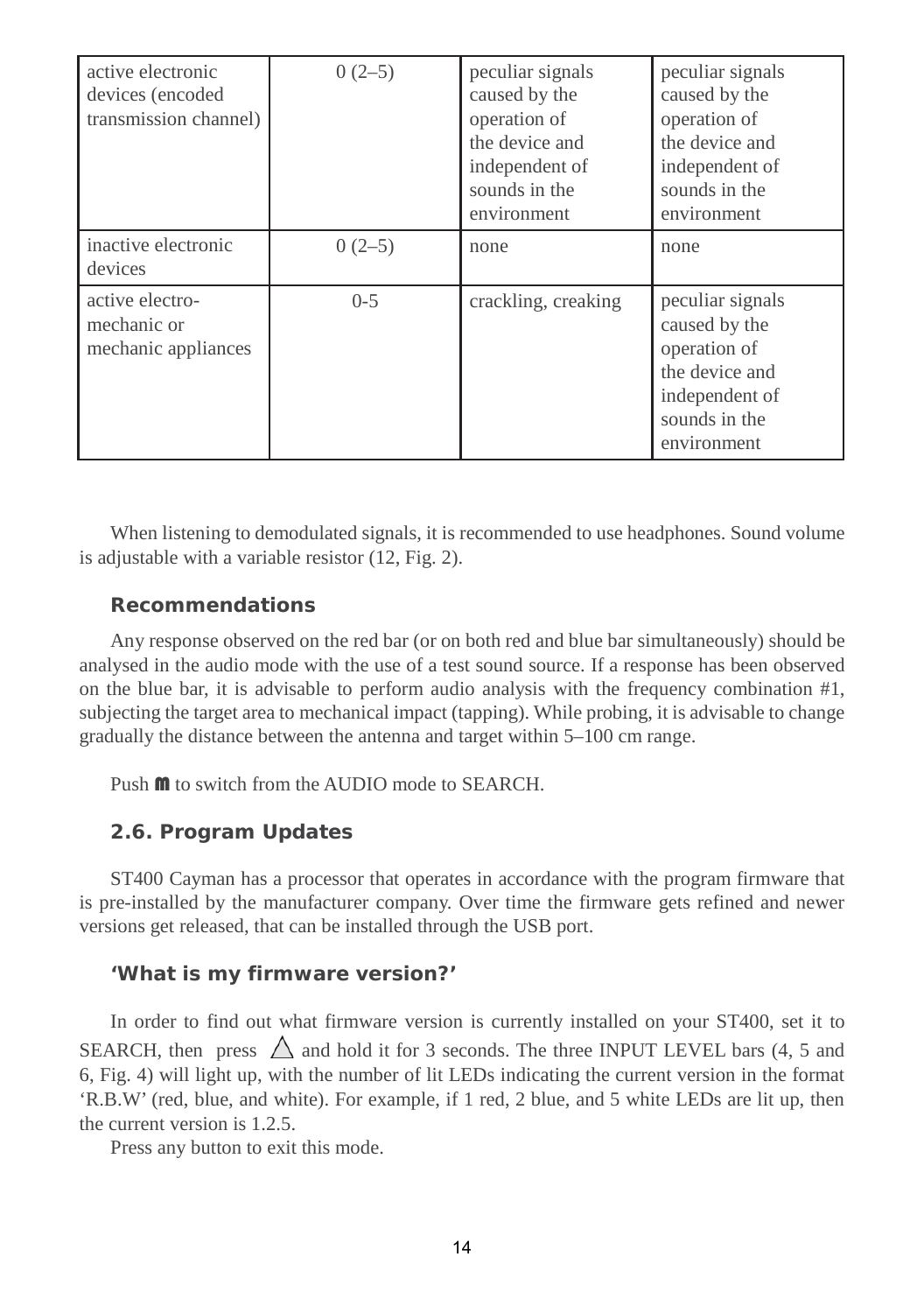#### *Firmware update procedure*

The newest firmware version, with issues sorted out or features added, can be downloaded from <http://spymarket.com/> ('ST 400 CAYMAN' section) and installed through the USB port with the installer enclosed with the update files.

In order to update the ST 400 Cayman firmware, do the following:

– turn off the device (if activated)

- using a thin object, open the USB socket cover on the antenna panel (9, Fig. 4)
- connect ST400 Cayman to the computer using a USB cable
- turn on the device

– when the POWER led (4, Fig. 4) lights up, within 5 seconds briefly press  $\triangle$ ; after 5 seconds the power-on LED will go dim to indicate that the device is now in the updating mode

– turn off the device

– follow instructions in the README file that comes with the update.

**WARNING!** Once the updating process has started, ST 400 Cayman can only be switched into operation again upon completion of the update installation.

### **3. POWER SUPPLY**

ST 400 Cayman is powered by two Li-ion rechargeable batteries (type 18650). 4 batteries are included in the delivery package. The total run time on one battery charge is from 3 to 4 hours, depending on the modes employed; the most demanding in terms of power consumption is the AUDIO mode.

The batteries are housed in the battery compartment at the back of the main unit. Battery replacement is described in 2.1 above.

ST 400 Cayman monitors its battery charge status. A continuously lit power-on led (4, Fig. 4) on the antenna head means that the battery charge is sufficient. A low battery charge will be signalled by blinking of the power-on LED and a warning sound. If the charge goes below the critical threshold, the device will switch off automatically.

Accumulator batteries can be charged with the charger included in the delivery package. The charging time of a fully discharged battery is 3 hours. As these batteries are free of memory effect, incomplete charging is acceptable, but the running time will then be shorter.

The following is not allowed:

- long-term storage of discharged batteries
- long-term storage of batteries at low temperatures
- short-circuiting battery contacts
- subjecting batteries to strong shock
- transportation of the device with an installed battery.

### **4. OPERATING RESTRICTIONS**

Use of the device is subject to safety regulations for equipment incorporating UHF transmitters. The following must be observed at all times:

• Avoid long exposure of people to the antenna beam (the main lobe of the polar diagram) at distances less than 1m.

• Do not point the antenna at people's eyes at distances less than 1m.

If the device has been transported at temperatures well outside the service temperature range, make sure to keep the device indoors at service temperature for 2 hours before use.